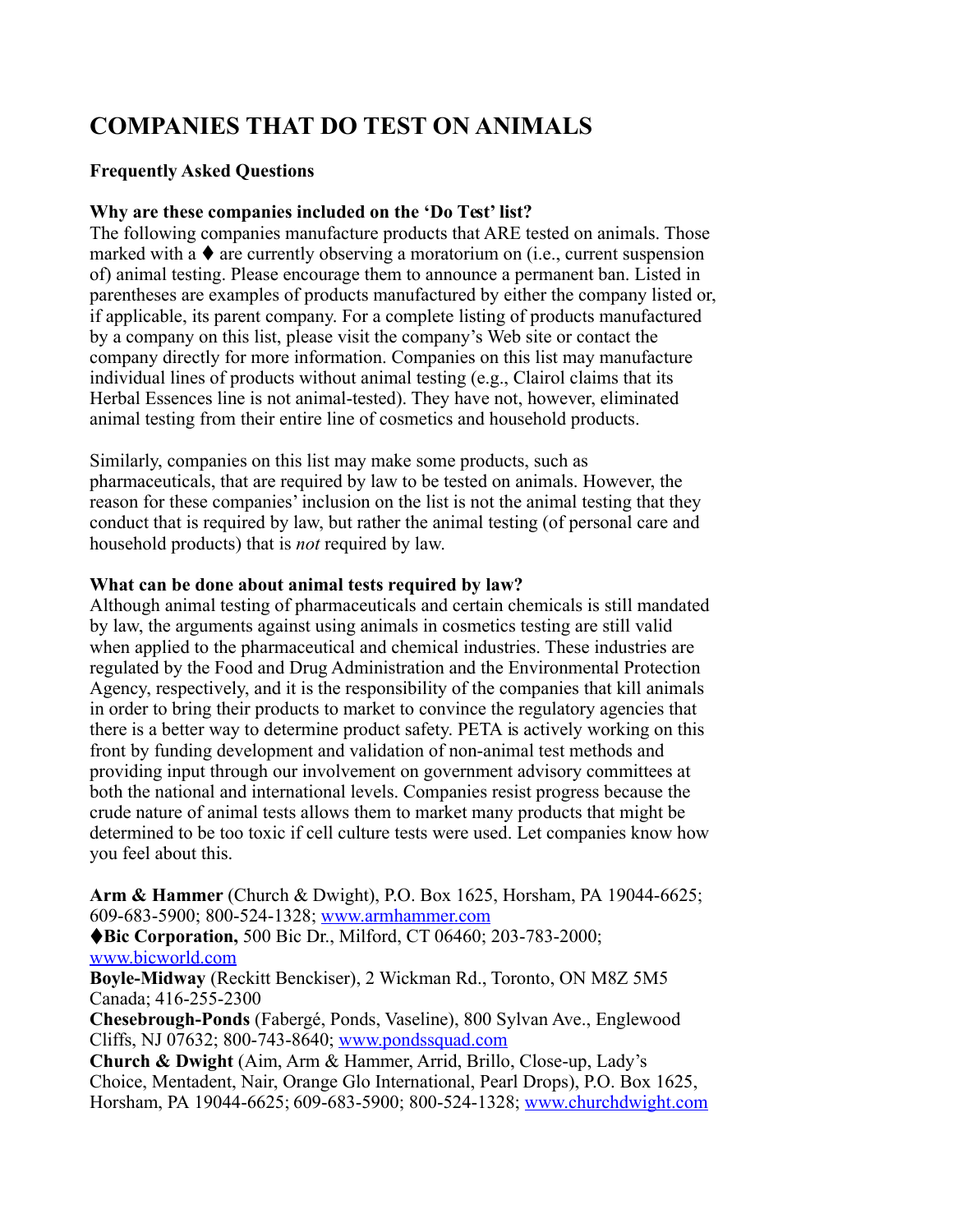**Clairol** (Aussie, Daily Defense, Herbal Essences, Infusium 23, Procter & Gamble), 1 Blachley Rd., Stamford, CT 06922; 800-252-4765; [www.clairol.com](http://www.clairol.com/)

**Clorox** (ArmorAll, Formula 409, Fresh Step, Glad, Liquid Plumber, Pine-Sol, Soft Scrub, S.O.S., Tilex), 1221 Broadway, Oakland, CA 94612; 510-271-7000; 800-227-1860; [www.clorox.com](http://www.clorox.com/)

**Colgate-Palmolive Co.** (Hills Pet Nutrition, Mennen, Palmolive, SoftSoap, Speed Stick), 300 Park Ave., New York, NY 10022; 212-310-2000; 800-221-4607; [www.colgate.com](http://www.colgate.com/)

**Coty** (Adidas, Calvin Klein, Davidoff, Glow, The Healing Garden, JOOP!, Jovan, Kenneth Cole, Lancaster, Marc Jacob, Rimmel, Stetson), 1325 Ave. of the

Americas, 324th Fl., New York, NY 10019; 212-389-7000; [www.coty.com](http://www.coty.com/) **Cover Girl** (Procter & Gamble), One Procter & Gamble Plz., Cincinnati, OH 45202; 513-983-1100; 800-543-1745; [www.covergirl.com](http://www.covergirl.com/)

**Del Laboratories** (CornSilk, LaCross, Naturistics, New York Color, Sally Hansen), 178 EAB Plz., Uniondale, NY 11556; 516-844-2020; 800-952-5080; [www.dellabs.com](http://www.dellabs.com/)

**Dial Corporation** (Dry Idea, Purex, Renuzit, Right Guard, Soft & Dri), 15101 N. Scottsdale Rd., Ste. 5028, Scottsdale, AZ 85254-2199; 800-528-0849; [www.dialcorp.com](http://www.dialcorp.com/)

**Helene Curtis Industries** (Salon Selectives, Thermasilk, Unilever), 800 Sylvan Ave., Englewood Cliffs, NJ 07632; 800-621-2013; [www.helenecurtis.com](http://www.helenecurtis.com/)

**Johnson & Johnson** (Aveeno, Clean & Clear, Listerine, Lubriderm, Neutrogena, Rembrandt, ROC), 1 Johnson & Johnson Plz., New Brunswick, NJ 08933; 732- 524-0400; 800-526-3967; [www.jnj.com](http://www.jnj.com/)

**Lever Bros.** (Unilever), 800 Sylvan Ave., Englewood Cliffs, NJ 07632; 212-888- 1260; 800-598-1223; [www.unilever.com](http://www.unilever.com/)

**L'Oréal U.S.A.** (Biotherm, Cacharel, Garnier, Giorgio Armani, Helena Rubinstein, Lancôme, Matrix Essentials, Maybelline, Ralph Lauren Fragrances, Redken, Soft Sheen, Vichy), 575 Fifth Ave., New York, NY 10017; 212-818-1500; [www.lorealcosmetics.com](http://www.lorealcosmetics.com/)

**Max Factor** (Procter & Gamble), One Procter & Gamble Plz., Cincinnati, OH 45202; 513-983-1100; 800-543-1745; [www.maxfactor.com](http://www.maxfactor.com/)

**Mead,** 10 W. Second St., #1, Dayton, OH 45402; 937-495-6323; [www.meadweb.com](http://www.meadweb.com/)

**Melaleuca,** 3910 S. Yellowstone Hwy., Idaho Falls, ID 83402-6003; 208-522-0700; [www.melaleuca.com](http://www.melaleuca.com/)

**Mennen Co.** (Colgate-Palmolive), 191 E. Hanover Ave., Morristown, NJ 07960- 3151; 973-631-9000; [www.colgate.com](http://www.colgate.com/)

**Neoteric Cosmetics,** 4880 Havana St., Denver, CO 80239-0019; 303-373-4860 **New Dana Perfumes,** 470 Oakhill Rd., Crestwood Industrial Park, Mountaintop, PA 18707; 800-822-8547

**Noxell** (Procter & Gamble), 11050 York Rd., Hunt Valley, MD 21030-2098; 410-785-7300; 800-572-3232; [www.pg.com](http://www.pg.com/)

**Olay Co./Oil of Olay** (Procter & Gamble), P.O. Box 599, Cincinnati, OH 45201; 800-543-1745; [www.oilofolay.com](http://www.oilofolay.com/)

**Oral-B** (Gillette Company), 600 Clipper Dr., Belmont, CA 94002-4119; 415-598-5000; [www.oralb.com](http://www.oralb.com/)

Pantene (Procter & Gamble), One Procter & Gamble Plz., Cincinnati, OH 45202;